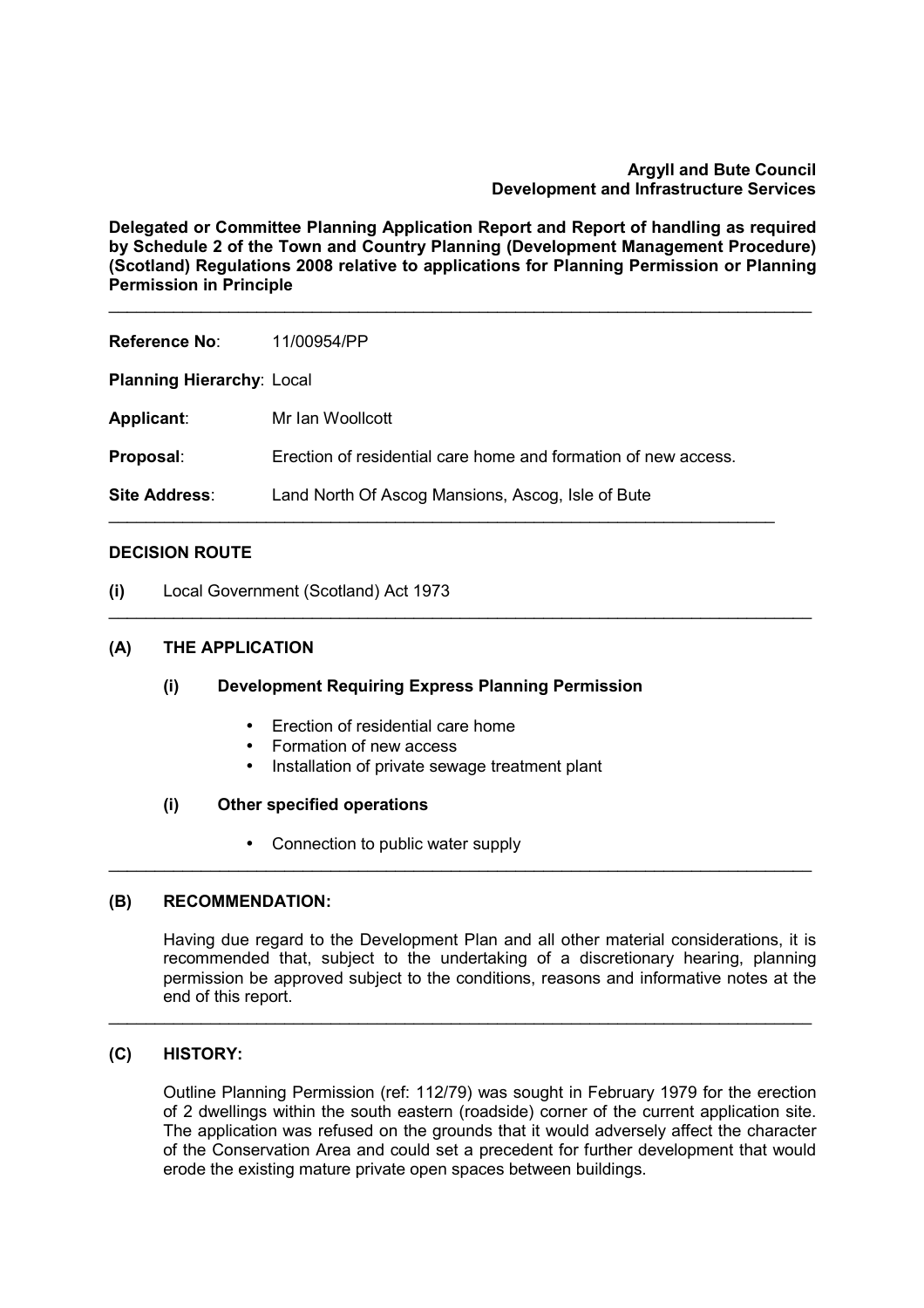An application for Planning Permission (ref: 01/01535/DET) for the erection of 10 dwellings on the subject site was withdrawn in January 2002.

An application for Planning Permission (ref: 02/01543/DET) for the erection of 12 dwellings on the subject site was withdrawn July 2004.

An application for Planning Permission (ref: 05/00863/DET) for the erection of 10 dwellings on the site was withdrawn in September 2005.

Planning Permission (ref:  $05/01800/DET$ ) was granted on  $13<sup>th</sup>$  January 2006 for the erection of ten dwellinghouses and the installation of a discharge pipe to the sea on the subject site.

Planning permission (ref 11/00027/PP) was granted on 23<sup>rd</sup> June 2011 for the Variation of Condition 1 (relative to planning permission 05/01800/DET) to extend validity of permission from 5 years to 6 years

## **(D) CONSULTATIONS:**

Area Roads Manager (response received 20<sup>th</sup> July 2011)

No objections subject to conditions.

**Scottish Environmental Protection Agency** (response received 18<sup>th</sup> July 2011)

\_\_\_\_\_\_\_\_\_\_\_\_\_\_\_\_\_\_\_\_\_\_\_\_\_\_\_\_\_\_\_\_\_\_\_\_\_\_\_\_\_\_\_\_\_\_\_\_\_\_\_\_\_\_\_\_\_\_\_\_\_\_\_\_\_\_\_\_\_\_\_\_\_\_\_\_

It is not clear why consultation has taken place. A member of the Operations team in the Lochgilphead office has already provided comments to the applicant/agent on the waste water drainage proposals and these are acceptable to SEPA.

**Scottish Water** (response received 1<sup>st</sup> July 2011)

No objection

**Scottish Natural Heritage** (response received 5<sup>th</sup> July 2011)

It is not considered that there is any merit in attaching a condition which requests a method statement that addresses impact to bats during construction. It is more important to highlight that, if bats are discovered during construction, all works must stop and SNH contacted immediately for further advice on if and when to proceed. To this end, it is recommended that any tree proposed for felling/lopping that has high potential for bats (i.e. is mature with holes) should be re-surveyed prior to any felling/lopping commencing.

The condition regarding the protection of trees seems appropriate. It is also recommended that, if vegetation is to be removed during the breeding bird season (March to July inclusive), a repeat bird survey is carried out prior to works commencing

\_\_\_\_\_\_\_\_\_\_\_\_\_\_\_\_\_\_\_\_\_\_\_\_\_\_\_\_\_\_\_\_\_\_\_\_\_\_\_\_\_\_\_\_\_\_\_\_\_\_\_\_\_\_\_\_\_\_\_\_\_\_\_\_\_\_\_\_\_\_\_\_\_\_\_\_

\_\_\_\_\_\_\_\_\_\_\_\_\_\_\_\_\_\_\_\_\_\_\_\_\_\_\_\_\_\_\_\_\_\_\_\_\_\_\_\_\_\_\_\_\_\_\_\_\_\_\_\_\_\_\_\_\_\_\_\_\_\_\_\_\_\_\_\_\_\_\_\_\_\_\_\_

#### **Environmental Health**

No response

# **E) PUBLICITY:**

Neighbour Notification (expiry 24<sup>th</sup> July 2011) Listed Building/Conservation Advert (expiry 29<sup>th</sup> July 2011)

#### **(F) REPRESENTATIONS:**

Objections have been received from a total of 13 sources: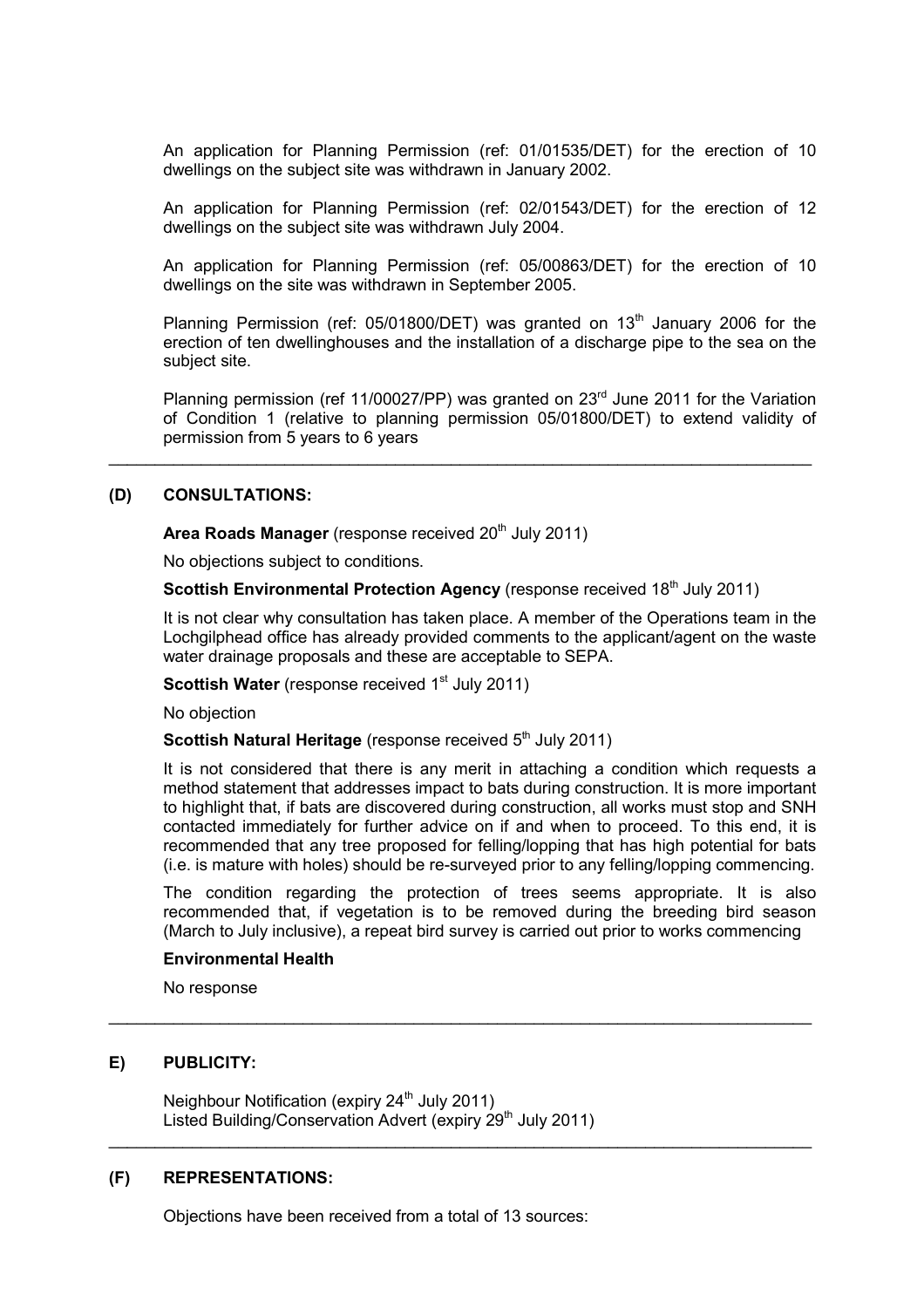Landmark Trust, Shottesbrooke, Maidenhead (dated 13<sup>th</sup> July 2011)

Mrs C Carley, Clyde House, Ascog, Isle of Bute (two letters dated  $17<sup>th</sup>$  July 2011)

Dr R H Carley, Clyde House, Ascog, Isle of Bute (letter dated  $18<sup>th</sup>$  July 2011)

E J McFarlane, Glenhead Cottage, Kingarth (dated  $18<sup>th</sup>$  July 2001)

Ms Elizabeth Helen Asmaz, Craigard Residential Home, 24 Craigmore Road, Rothesay (dated  $18^{th}$  July 2011)

Mr Graeme (second name unclear), Ascogbank Lodge, Ascog (dated  $18<sup>th</sup>$  July 2011)

Mrs A Williams, 24 Craigmore Road, Rothesay (received 18<sup>th</sup> July 2011)

Mr Norman Foster, Seal Lodge, Ascog (dated 19<sup>th</sup> July 2011)

Mrs Mariorie Falconer, Hawkstone Lodge, Ascog (dated 20<sup>th</sup> July 2011)

Andreana Dunn, 1 Bannatyne Mains Road, Port Bannatyne (received 25<sup>th</sup> July 2011)

Mr Ronnie Falconer, Hawkstone Lodge, Ascog (dated 28<sup>th</sup> July 2011)

Harper MacLeod Solicitors on behalf of Dr R H Carley, Clyde House, Ascog (dated 28<sup>th</sup>) July 2011)

Gail Foster, Seal Lodge, Ascog (dated 28<sup>th</sup> July 2011)

The points raised can be summarised below:

a. Two listed buildings adjacent to Ascog Mansions would be severely compromised due to increased light and traffic pollution. The natural fall of the ground, currently marked by changes in the vegetation, will be forever blighted by the introduction of an unnatural roof line adding a considerable scar to a well established historical landscape.

*Comment: The impact of the building will be addressed in the Assessment section below.* 

b. The proposed building would be overly massive for the site and would be out of keeping with the size of all properties in the neighbourhood with only a single exception (the former Ascog Mansion, which is set further back from the shore frontage and has historic merit).

*Comment: This issue will be addressed in the Assessment section below.* 

c. There would be a loss of large mature trees.

*Comment: This issue will be addressed in the Assessment section below.* 

d. There is no need for such a large building nor is there a requirement for a Care Home. There is no information with the application to confirm that the Care Home beds will be provided for use by the residents of Bute or that places can be allocated by Argyll and Bute Council. Indeed, it is understood that present Council policy is moving towards 'Care in the Community' and this indicates that there may be a lesser need for Care Home places on Bute. Many recent developments on Bute are partly occupied and several existing large buildings are also vacant. In the current economic climate, there is a significant risk of under-utilisation of such a large Care Home facility and there may even be a risk that it would remain vacant following construction.

*Comment: The issue of the need for the development does not have a material bearing upon the planning aspects of the case.* 

e. It would appear that the proposed development is taking place on what used to be the old walled garden of what was Ascog Mansion. Apparently, this was a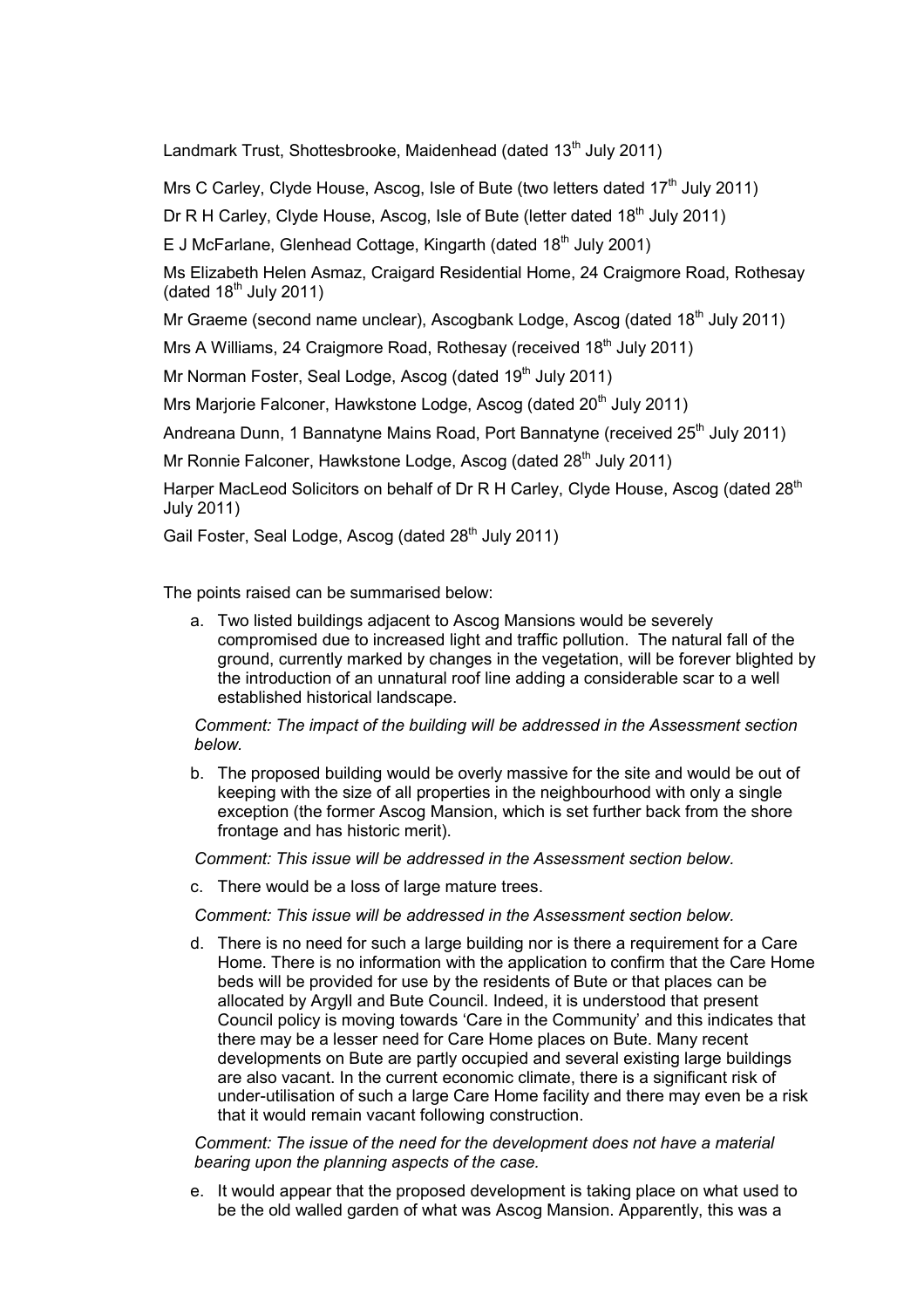garden of some note designed by Edward La Trobe Bateman in the 19<sup>th</sup> century. He was an artist/garden designer who is also credited with designing the Carlton Gardens in Melbourne. This may be of interest to Historic Scotland and it is questioned whether site investigation should be undertaken before any development takes place.

*Comment: It is understood that Mr Bateman lived the latter part of his life on Bute and there is evidence that he designed gardens in Ascog (notably The Hermitage, Ascog House and Ascog Hall). There is no definitive evidence that the walled garden within the application site is associated with Mr Bateman.* 

f. There is concern that potentially high traffic movements could take place in and out of the proposed development location given that the access would still be very near to the bend at Ascog Church, where many traffic accidents have occurred, some with very serious consequences. Even with a lowered wall, it appears that the sightlines would only be marginally improved. The current pavement width is also very narrow and barely sufficient for able-bodied pedestrians. There could be an increased likelihood of wheelchair or impaired access along these narrow pavements which would not be safe so close to passing traffic. There could also be a significant increase in pedestrian usage in general.

#### *Comment: The Area Roads Manager has no objections to the proposal subject to suitably-worded conditions.*

g. Concern expressed that very little information has been provided on the nature of sewage treatment and discharge. In addition, the proposed location for the sewage treatment facility is very close to the adjacent property and this could present an odour nuisance.

## *Comment: This issue will be addressed in the Assessment section below.*

h. The proposal is contrary to a number of Local Plan policies: LP ENV 1; LP ENV 2; LP ENV 7; LP ENV 11; LP ENV 12; LP ENV 14; LP ENV 19; LP SERV 1; LP SERV 2; and LP SERV 3.

*Comment: A full assessment against the relevant Development Plan policies will be carried out in the Assessment section below.* 

i. Concern is expressed over the impact of the proposal upon wildlife and habitats both within the site and on the shoreline (including bats and otters).

*Comment: This issue will be addressed in the Assessment section below.* 

j. Concern is expressed by the owner of the adjacent Clyde House that the proposed building would overlook their property resulting in a loss of privacy. The rear of the house and their garden would be overlooked by 12 windows and by a car park. The reduction in the height of the stone wall at the front of the site would result in the front of his house and garden being overlooked from the main road.

## *Comment: This issue will be addressed in the Assessment section below.*

k. A property in the vicinity applied to widen the current pedestrian access to his property to accommodate a vehicle and was refused permission on road safety grounds.

*Comment: Planning Permission (ref: 10/01562/PP) was sought in 2010 for the alterations and extension to Seal Lodge with the widening of the existing pedestrian access to form a vehicle opening. The access proposal was removed from the application during the processing of the application as the appropriate visibility splays could not be achieved on land solely within the ownership of the applicant. Permission for the other works was granted on 3rd December 2010.*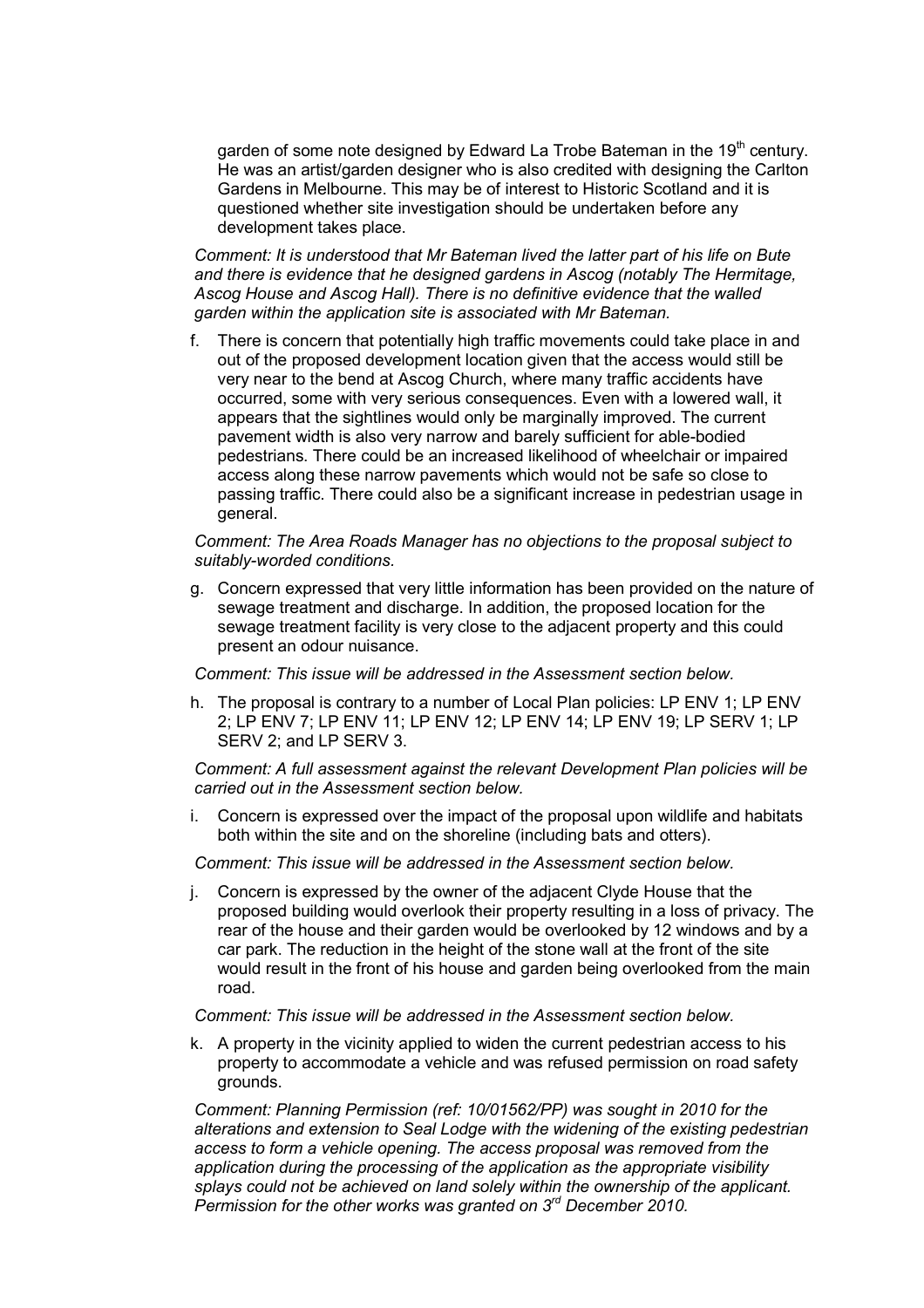l. Should permission ultimately be granted, conditions should be attached in respect of the location of the sewage treatment plant; the scale of boundary planting; the erection of a stone boundary wall along the mutual boundary with Clyde House; the timing of the landscaping and wall building; and the hours of construction.

*Comment: The matter of conditions will be considered later in this report.* 

Support has been received from a total of 13 sources:

Margaret Zavaroni, Ardgowan, 25 Crichton Road, Rothesay (dated 15<sup>th</sup> July 2011)

Mrs Christine Hicks, 2 Pointhouse Crescent, Port Bannatyne (dated 17<sup>th</sup> July 2011)

Ms Ishbel Parry, 4 Pointhouse Crescent, Port Bannatyne (dated 18<sup>th</sup> July 2011)

Ms Mhairi Hunter, 7 Pointhouse Crescent, Port Bannatyne (dated 18<sup>th</sup> July 2011)

Mrs Christine Zavaroni, 3 Pointhouse Crescent, Port Bannatyne, Rothesay (dated 18<sup>th</sup>) July 2011)

Mr James Hendry, Invergyle Cottage, Ascog, (dated 19<sup>th</sup> July 2011)

E Edwards, Caledonia Walk, Rothesay (received 21<sup>st</sup> July 2011)

Linda Connor, Braemar, Academy Road, Rothesay (received 21<sup>st</sup> July 2011)

Mrs Mary Walker, 20B Marine Road, Port Bannatyne (received 21<sup>st</sup> July 2011)

Carole Kelley, 23 Hunter Street, Kirn, By Dunoon (received 21<sup>st</sup> July 2011)

Mr John McDonald, Ascog Boathouse, Ascog (dated 21<sup>st</sup> July 2011)

Dr David McDonald, Ascog Boathouse, Ascog (dated 21<sup>st</sup> July 2011)

Ruth (second name unclear), 'Collinsdale', Wyndham Park, Ardbeg (dated 23<sup>rd</sup> July 2011)

The points raised can be summarised below:

- A residential care home in such scenic surroundings on the island would be a fantastic opportunity. It gives me great peace of mind knowing I can stay and be cared for on this beautiful island.
- I think this is a fantastic idea for the residents of Bute. This has been clearly needed for such a long time and the sooner this has been agreed the better.
- I think it is badly need and will be of benefit to the community.
- What a welcome piece of news for the Island. A care home is overdue as there is a shortage of facilities for local residents. This will also bring back employment which is also needed. Let there be some positive regeneration for the Island.
- At a time of public sector cut-backs, a well planned facility providing quality residential care for the elderly on Bute should be encouraged.

\_\_\_\_\_\_\_\_\_\_\_\_\_\_\_\_\_\_\_\_\_\_\_\_\_\_\_\_\_\_\_\_\_\_\_\_\_\_\_\_\_\_\_\_\_\_\_\_\_\_\_\_\_\_\_\_\_\_\_\_\_\_\_\_\_\_\_\_\_\_\_\_\_\_\_\_

- Please don't let this opportunity pass by let common sense prevail.
- The proposal would be an asset to the Island.

# **(G) SUPPORTING INFORMATION**

 **Has the application been the subject of:** 

**(i) Environmental Statement:** No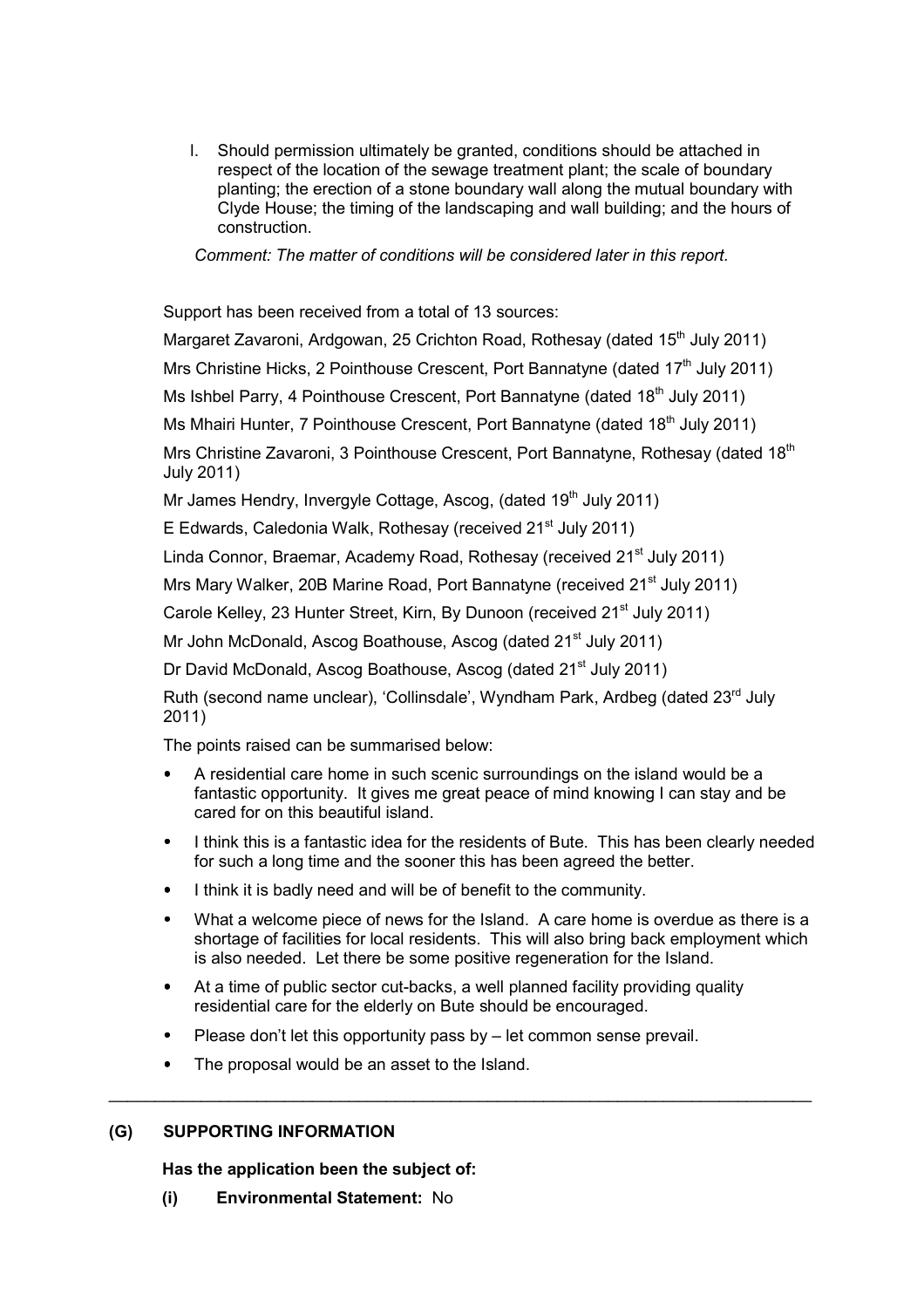## **(ii) An appropriate assessment under the Conservation (Natural Habitats) Regulations 1994:** No

## **(iii) A design or design/access statement:** Yes

Design Statement submitted by the agent, G D Lodge, can be summarised as follows:

- There is a planning history to the site with the mansion originally being a large country house in the  $19<sup>th</sup>$  century, which was converted into a convalescent home for the Railway in the early part of the  $20<sup>th</sup>$  century. Eventually, the building reverted to residential use but was sub-divided and plots of land sold off, including the site referred to in the application. The land has a previous approval granted in January 2006 for 10 large detached dwellings. This was considered by some at the time to be an over-development of the site and that the scale of the housing development was not in keeping with the area.
- The property is located on the A844 to Ascog Village on the east side of the Bute, to the south of Rothesay. The land gently slopes eastward towards the main vista across the Firth of Clyde. To the west, the ground rises up onto a field which is part of Ascog Estate. Mature trees form the backdrop to the site and become the skyline in this direction. Not much of the original walled garden remains although parts of the wall are still visible and the garden boasts some mature planting. However, the garden has become overgrown and in need of restructuring but the better trees will be retained as shown in the proposals.
- The brief calls for a 30-40 bedroom care home incorporating a dedicated dementia care unit with a separate garden in addition to the general residential care facility. This has to be designed in accordance with the current recommendations of the Scottish Care Commission and current Building Standards.
- The form of the proposed building is a direct response to the brief and the site. It has the appearance of a two-storey Victorian house extended with wings linked across the frontage by the single storey fully glazed public rooms and entrance foyer. The building is symmetrical but the layout of the main rooms demanded that the entrance should be located at the north end of the frontage. This asymmetry has been accommodated by the curved frontage which allows the modern style porte cochere to bridge the car drop-off point onto the circular centre island formed by the driveway. This ensures the entrance faces towards the driveway as it curves north making it the focal point as it is approached. The island also incorporates the refurbished antique sundial at its centre, enhancing the arrival point.
- The design of the building is traditional in appearance with pitched slate roofs, render and art stone features in the Victorian idiom. The sea views are accentuated by the public/day rooms being extensively glazed and facing east, but also there is a commanding view from the upper level balcony which is linked to the upper level lounge. The curved feature balustrade provides the visual link on the facade between the two wings of the property. The two storey element visually recedes when approached on the driveway giving importance to the entrance, but becomes a prominent feature when viewed from the main road.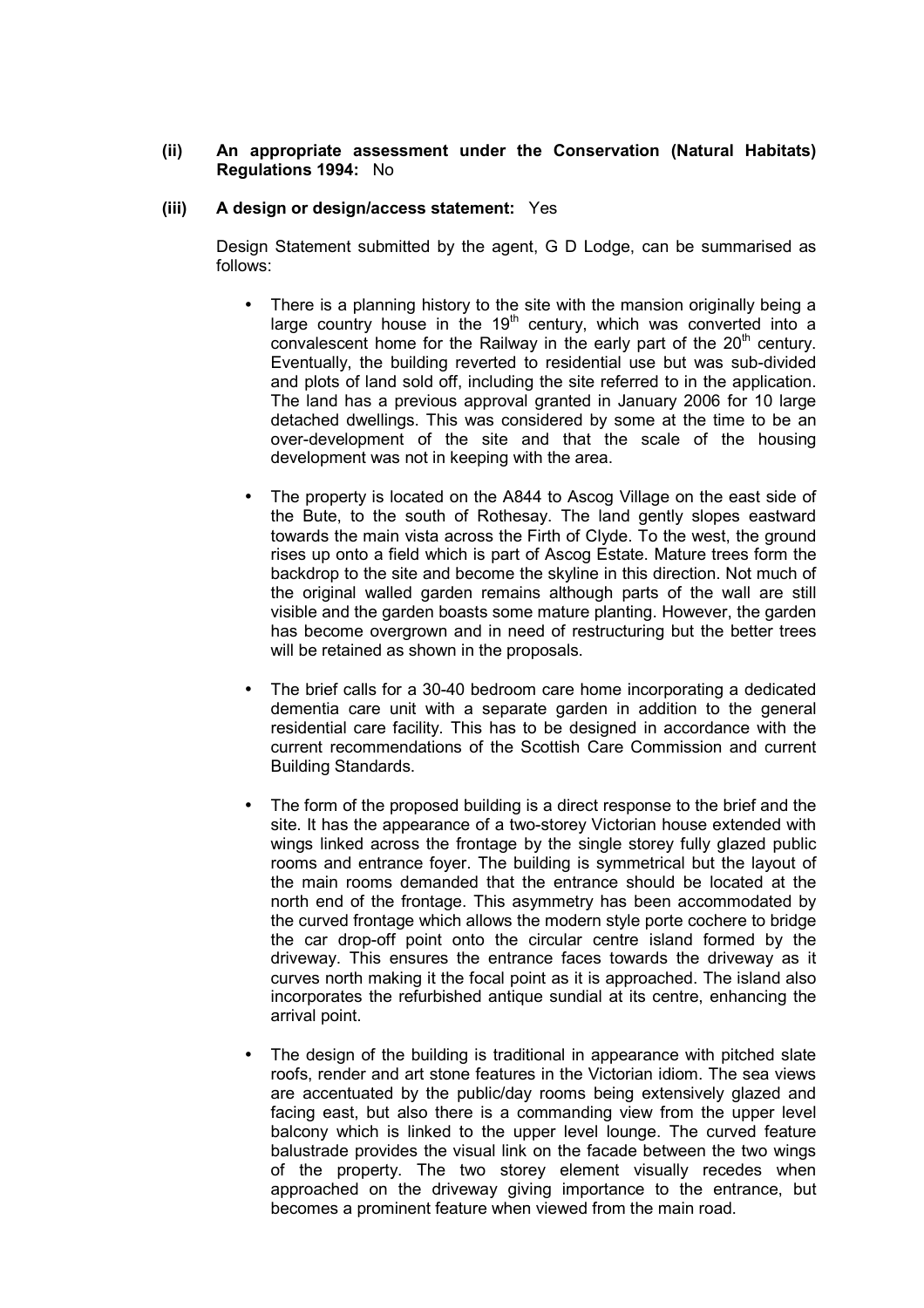In line with current thinking for nursing homes, the primary heating for the building will be provided by a ground source heat pump serving a full underfloor heating system. Hot water will be provided partially by the ground source heat pump to storage which is then boosted by a calorifier to an appropriate temperature as required. The building will be illuminated by low energy light fittings throughout. Waste recycling will be carried out in line with Argyll and Bute policy. With regard to drainage, the garden and paved surfaces will be permeable to provide for surface water drainage with the rainwater from the building being harvested and stored for garden maintenance. Foul drainage will be directed to an on-site treatment facility.

## **(iv) Supporting Information:** Yes

MacRoberts Solicitors on behalf of the applicant (letter dated 11 August 2011) have rebutted in detail the objections submitted against the application under the broad headings of: impact on listed buildings and the conservation area, impact on wildlife, roads, drainage issues, general amenity and design, need for the development and compliance with the development plan. Their conclusion is as follows:

*"Bute Homes Limited recognises that neighbouring landowners and residents will have an interest in ensuring that the development makes a positive contribution to Ascog. However, having considered each of the objections made, it is my client's view that the concerns which have been expressed have already been addressed through the design of the proposals or could be addressed through the imposition of appropriately worded planning conditions. It is my client's view that the proposed development is in accordance with the terms of the development plan and that none of the letters of objection raise material considerations which indicate that the application ought to be determined otherwise than in accordance with the development plan. My client is of the view that the proposed development will not have any impact on the Category B Listed Ascog House or Meikle Ascog. My client has taken some care in the design of the proposed development to ensure that it observes and preserves the character of Ascog Conservation Area."* 

**(v) A report on the impact of the proposed development eg. Retail impact, transport impact, noise impact, flood risk, drainage impact etc:** No

## **(H) PLANNING OBLIGATIONS**

- **(i) Is a Section 75 agreement required:** No
- **(I) Has a Direction been issued by Scottish Ministers in terms of Regulation 30, 31 or 32:** No

\_\_\_\_\_\_\_\_\_\_\_\_\_\_\_\_\_\_\_\_\_\_\_\_\_\_\_\_\_\_\_\_\_\_\_\_\_\_\_\_\_\_\_\_\_\_\_\_\_\_\_\_\_\_\_\_\_\_\_\_\_\_\_\_\_\_\_\_\_\_\_\_\_\_\_\_

\_\_\_\_\_\_\_\_\_\_\_\_\_\_\_\_\_\_\_\_\_\_\_\_\_\_\_\_\_\_\_\_\_\_\_\_\_\_\_\_\_\_\_\_\_\_\_\_\_\_\_\_\_\_\_\_\_\_\_\_\_\_\_\_\_\_\_\_\_\_\_\_\_

\_\_\_\_\_\_\_\_\_\_\_\_\_\_\_\_\_\_\_\_\_\_\_\_\_\_\_\_\_\_\_\_\_\_\_\_\_\_\_\_\_\_\_\_\_\_\_\_\_\_\_\_\_\_\_\_\_\_\_\_\_\_\_\_\_\_\_\_\_\_\_\_\_\_\_\_

- **(J) Section 25 of the Act; Development Plan and any other material considerations over and above those listed above which have been taken into account in the assessment of the application** 
	- **(i) List of all Development Plan Policy considerations taken into account in assessment of the application.**

Argyll and Bute Structure Plan 2002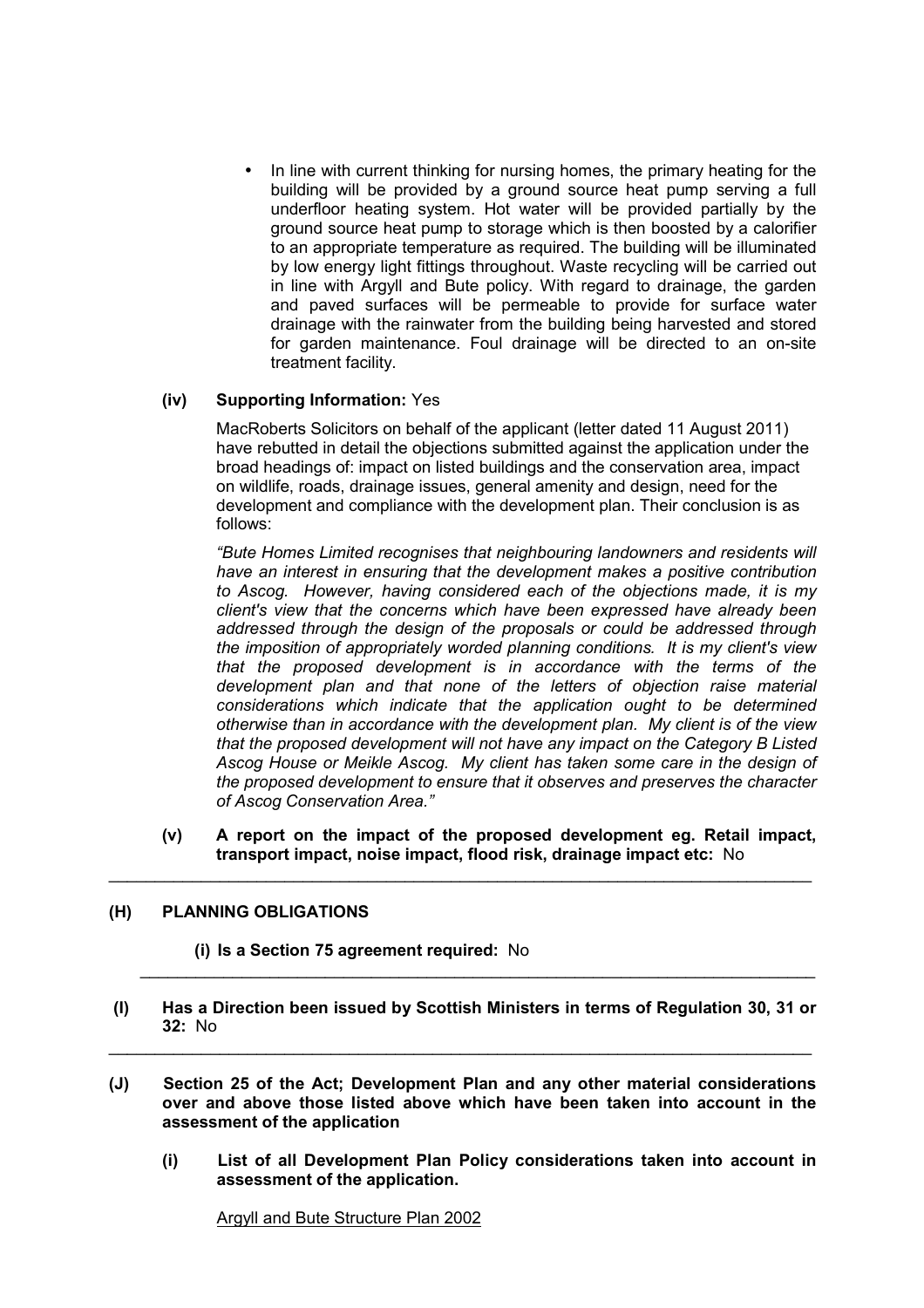STRAT DC 1 – Development within the Settlements STRAT DC 9 – Historic Environment and Development Control

#### Argyll & Bute Local Plan 2009

LP ENV 1 sets out the general considerations against which all applications will be assessed. LP ENV 6 – Development Impact on Habitats and Species LP ENV 7 – Development Impact on Trees/Woodlands LP ENV 14 – Development in Conservation Areas and Special Built Environment Areas LP ENV 19 - Development Layout, Setting & Design LP SERV 1 – Private Sewage Treatment Plants and Wastewater Drainage **Systems** LP SERV 3 – Drainage Impact System LP TRAN 4 – New and Existing Public Roads and Private Access Regimes LP TRAN 6 – Vehicle Parking Provision

**(ii) List of all other material planning considerations taken into account in the assessment of the application, having due regard to Annex A of Circular 4/2009.** 

Not applicable

## **(K) Is the proposal a Schedule 2 Development not requiring an Environmental Impact Assessment:** No \_\_\_\_\_\_\_\_\_\_\_\_\_\_\_\_\_\_\_\_\_\_\_\_\_\_\_\_\_\_\_\_\_\_\_\_\_\_\_\_\_\_\_\_\_\_\_\_\_\_\_\_\_\_\_\_\_\_\_\_\_\_\_\_\_\_\_\_\_\_\_\_\_\_\_\_

\_\_\_\_\_\_\_\_\_\_\_\_\_\_\_\_\_\_\_\_\_\_\_\_\_\_\_\_\_\_\_\_\_\_\_\_\_\_\_\_\_\_\_\_\_\_\_\_\_\_\_\_\_\_\_\_\_\_\_\_\_\_\_\_\_\_\_\_\_\_\_\_\_\_\_\_

**(L) Has the application been the subject of statutory pre-application consultation (PAC):** No \_\_\_\_\_\_\_\_\_\_\_\_\_\_\_\_\_\_\_\_\_\_\_\_\_\_\_\_\_\_\_\_\_\_\_\_\_\_\_\_\_\_\_\_\_\_\_\_\_\_\_\_\_\_\_\_\_\_\_\_\_\_\_\_\_\_\_\_\_\_\_\_\_\_\_\_

\_\_\_\_\_\_\_\_\_\_\_\_\_\_\_\_\_\_\_\_\_\_\_\_\_\_\_\_\_\_\_\_\_\_\_\_\_\_\_\_\_\_\_\_\_\_\_\_\_\_\_\_\_\_\_\_\_\_\_\_\_\_\_\_\_\_\_\_\_\_\_\_\_\_\_\_

\_\_\_\_\_\_\_\_\_\_\_\_\_\_\_\_\_\_\_\_\_\_\_\_\_\_\_\_\_\_\_\_\_\_\_\_\_\_\_\_\_\_\_\_\_\_\_\_\_\_\_\_\_\_\_\_\_\_\_\_\_\_\_\_\_\_\_\_\_\_\_\_\_\_\_\_

- **(M) Has a sustainability check list been submitted:** No
- **(N) Does the Council have an interest in the site:** No

## **(O) Requirement for a hearing (PAN41 or other):**

On the basis that representations have been received from a total of 26 sources and that the objectors and supporters are evenly split, it is considered justifiable to hold a discretionary hearing into this application prior to a decision being made.

## **(P) Assessment and summary of determining issues and material considerations**

\_\_\_\_\_\_\_\_\_\_\_\_\_\_\_\_\_\_\_\_\_\_\_\_\_\_\_\_\_\_\_\_\_\_\_\_\_\_\_\_\_\_\_\_\_\_\_\_\_\_\_\_\_\_\_\_\_\_\_\_\_\_\_\_\_\_\_\_\_\_\_\_\_\_\_\_

The proposal involves the erection of a residential care home on land to the north of Ascog Mansion, Ascog, Isle of Bute. The principle of development on the site has been established by virtue of Planning Permission 05/01800/DET for the erection of ten dwellings (renewed for a period for 12 months by permission 11/00027/PP in June 2011). The current proposal is clearly different in that it involves the erection of a single, institutional-type building with a distinct scale and design.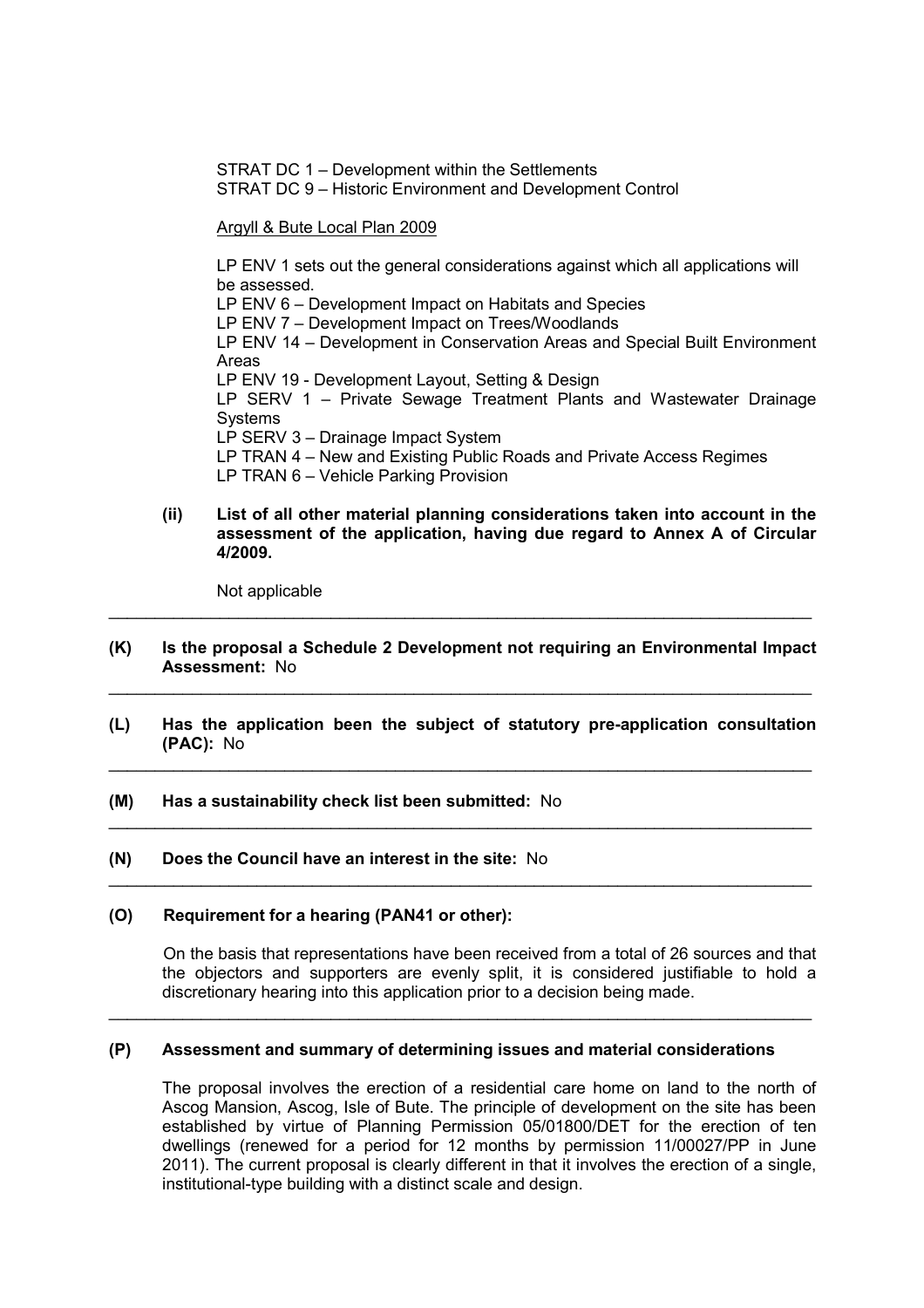It is considered that the erection of a large detached building with substantial grounds would accord with the general pattern of development in Ascog. There are many examples of this such as Ascog Mansion, Ascog House, Southpark, Balmory Hall, etc. The institutional use is something which perhaps harks back to the early twentieth century with the former Agnes Patrick Home and adjacent Stevenson School, which were established by Bute philanthropist Agnes Patrick to provide a fortnight's '*fresh-air*' holiday for under-privileged children from Glasgow. Girls were housed in the Agnes Patrick Home (now Chandlers' Hotel) and boys in the Stevenson. In addition, there is Ascog Mansion, which was the former Railway Convalescent Home.

The proposed building itself will be set back between 75 and 85 metres from the public road and there will be landscaping within the front curtilage. The design and materials to be used are considered sympathetic in the context of the building's position within the site and its relationship with other buildings in the vicinity, most notably Ascog Mansion.

Issues such as road safety, impact on wildlife, impact on trees, foul drainage, surface water drainage and privacy/amenity are pertinent and, it is considered, can be addressed through suitably-worded conditions.

On the basis of the foregoing, the proposal is considered to accord with the relevant Development Plan policies.

## **(Q) Is the proposal consistent with the Development Plan:** No

#### **(R) Reasons why planning permission or a Planning Permission in Principle should be granted**

\_\_\_\_\_\_\_\_\_\_\_\_\_\_\_\_\_\_\_\_\_\_\_\_\_\_\_\_\_\_\_\_\_\_\_\_\_\_\_\_\_\_\_\_\_\_\_\_\_\_\_\_\_\_\_\_\_\_\_\_\_\_\_\_\_\_\_\_\_\_\_\_\_\_\_\_

\_\_\_\_\_\_\_\_\_\_\_\_\_\_\_\_\_\_\_\_\_\_\_\_\_\_\_\_\_\_\_\_\_\_\_\_\_\_\_\_\_\_\_\_\_\_\_\_\_\_\_\_\_\_\_\_\_\_\_\_\_\_\_\_\_\_\_\_\_\_\_\_\_\_\_\_

The proposal accords with STRAT DC 1 and STRAT DC 9 of the Argyll and Bute Structure Plan 2002 and policies LP ENV 1, LP ENV 6, LP ENV 7, LP ENV 14, LP ENV 19, LP SERV 1, LP SERV 3, LP TRAN 4 and LP TRAN 6 of the Argyll and Bute Local Plan (2009) and the proposal raises no other material consideration which would justify refusal of permission.

## **(S) Reasoned justification for a departure from the provisions of the Development Plan**

\_\_\_\_\_\_\_\_\_\_\_\_\_\_\_\_\_\_\_\_\_\_\_\_\_\_\_\_\_\_\_\_\_\_\_\_\_\_\_\_\_\_\_\_\_\_\_\_\_\_\_\_\_\_\_\_\_\_\_\_\_\_\_\_\_\_\_\_\_\_\_\_\_\_\_\_

\_\_\_\_\_\_\_\_\_\_\_\_\_\_\_\_\_\_\_\_\_\_\_\_\_\_\_\_\_\_\_\_\_\_\_\_\_\_\_\_\_\_\_\_\_\_\_\_\_\_\_\_\_\_\_\_\_\_\_\_\_\_\_\_\_\_\_\_\_\_\_\_\_\_\_\_

\_\_\_\_\_\_\_\_\_\_\_\_\_\_\_\_\_\_\_\_\_\_\_\_\_\_\_\_\_\_\_\_\_\_\_\_\_\_\_\_\_\_\_\_\_\_\_\_\_\_\_\_\_\_\_\_\_\_\_\_\_\_\_\_\_\_\_\_\_\_\_\_\_\_\_\_

Not applicable

## **(T) Need for notification to Scottish Ministers or Historic Scotland:** No

#### Author of Report: Steven Gove **Date: 29/7/2011**

**Reviewing Officer: David Eaglesham Community Community Community Community Community Community Community Community Community Community Community Community Community Community Community Community Community Community Commun** 

**Angus Gilmour Head of Planning and Regulatory Services**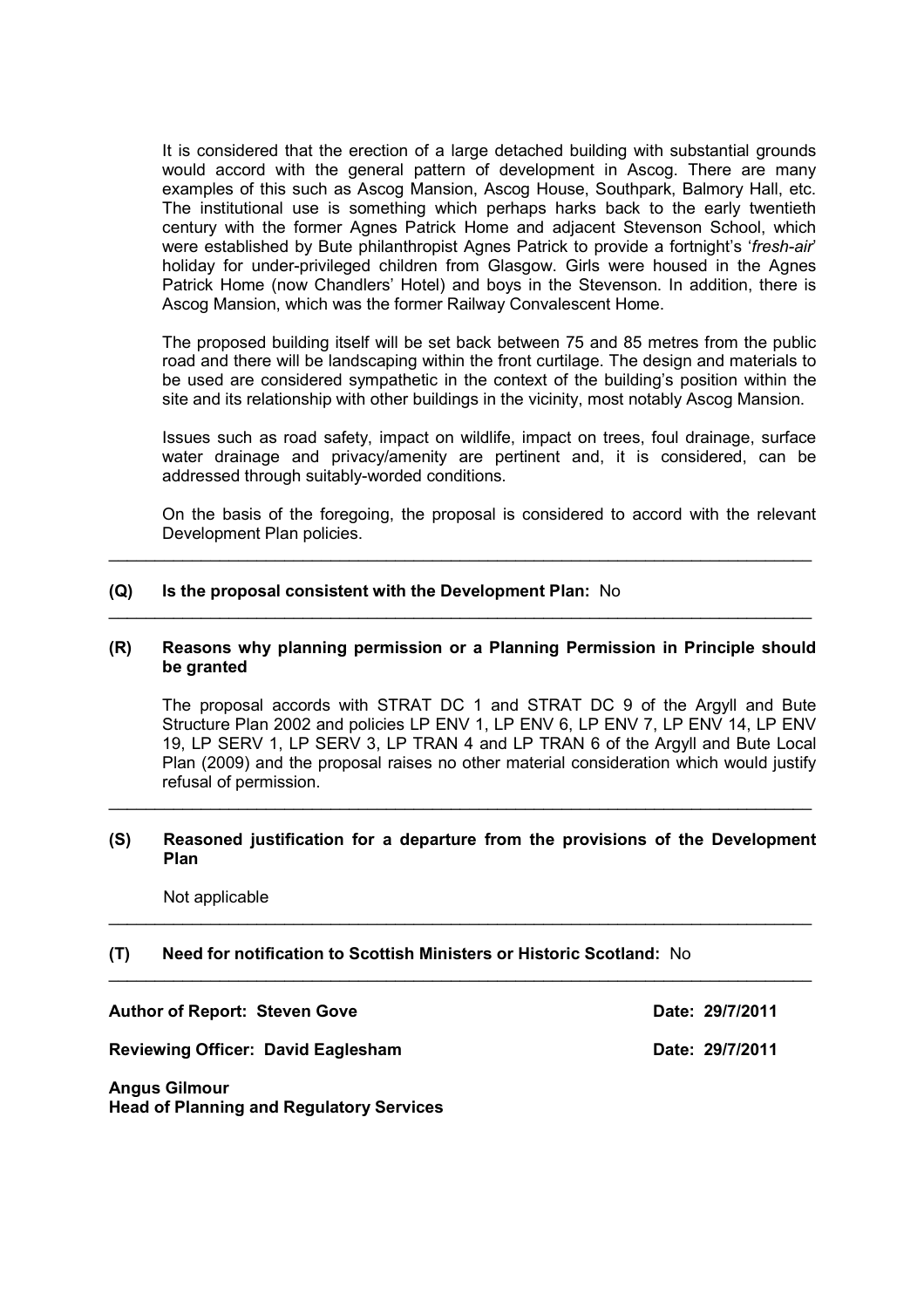## **CONDITIONS AND REASONS RELATIVE TO APPLICATION 11/00954/PP**

1. The development shall be implemented in accordance with the details specified on the approved drawings numbers: Drawing No. 2344/PL/011, Drawing No. 2344PL/009, Drawing No. 2344/PL/002; Drawing No. 2344/PL/003, Drawing No. 2344/PL/004, Drawing No. 2344/PL/005, Drawing No. 2344/PL/006, Drawing No. 2344/PL/007; and Drawing No. 2344/PL/008, unless the prior written approval of the planning authority is obtained for other materials/finishes/for an amendment to the approved details under Section 64 of the Town and Country Planning (Scotland) Act 1997.

*Reason: For the purpose of clarity, to ensure that the development is implemented in accordance with the approved details*

- 2. A landscaping scheme shall be submitted to the Planning Authority prior to any works being first undertaken at the site. This scheme shall specifically include full details of the age, species and location of all existing trees and vegetation proposed to be retained and those to be removed together with full details of proposed planting. Specifically the landscaping scheme shall provide for native tree planting along the southern boundary of the site:
	- i) The landscaping scheme, as may be approved, shall be fully implemented no later than the first planting and seeding season following the commencement of the development and thereafter shall be maintained to the satisfaction of the Planning Authority for a period of five years. Any losses of plant species to be included in the landscaping scheme, through disease, weather exposure, neglect or damage, shall be replaced with equivalent species within one growing season.
	- ii) Prior to any works being first undertaken at the site, and upon the written approval of the landscaping scheme, each tree to be removed shall be clearly indicated *(tagged)* on site using a coloured identification and each tree to be retained shall be clearly indicated *(tagged)* on site using a separate coloured identification. Such measures shall be put in place for the written approval of the Planning Authority before any felling/lopping commences.
	- iii) Prior to the felling/lopping of any trees within the site, the subject trees will be surveyed for evidence of any bats and nesting birds. Should such evidence be found, the developer shall contact the Planning Authority for further advice in consultation with Scottish Natural Heritage:
	- iv) During the course of construction those trees that are to be retained *(as indicated and approved in writing by the Planning Authority as ii above),* shall be protected by suitable fencing not less than one metre in height that shall be erected around the extremities of the crowns of these trees, or as may be agreed in writing with the Planning Authority. No material, spoil or fires shall be placed within such protected areas during any construction works.

 *Reason: In the interests of visual and residential amenity, the overall integrity and setting of the development within the area and to ensure that no damage is caused to trees during development operations.*

3. A substantial sample panel, being not less than 2.0 square metres, showing the proposed external wall finishes shall be made available on the site for the inspection and written approval of the Planning Authority. The panel shall be made available prior to the application of any render to the external walls being implemented. The building shall be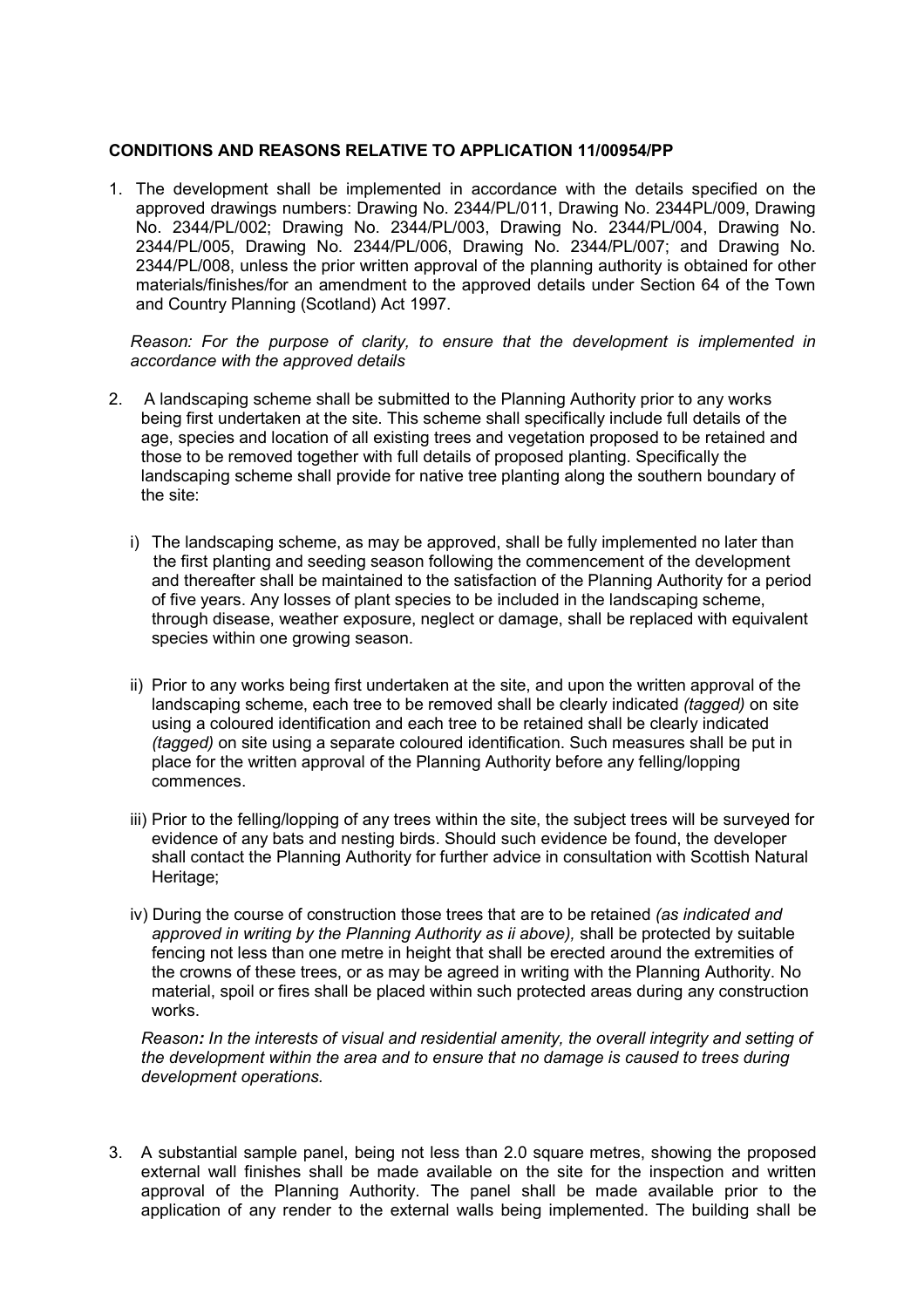constructed using the approved finishes unless the prior written consent of the Planning Authority is obtained for variation.

*Reason: In the interests of visual amenity in order to ensure that the proposal integrates successfully into its surrounding townscape setting and having due regard to Central Government guidance and Local Plan policies.* 

4. The roof covering shall be of natural slate, the details of which (including a sample) shall be submitted to and approved in writing by the Planning Authority prior to the commencement of the development. The roof shall be finished in the approved covering unless the prior written consent of the Planning Authority is obtained for variation.

*Reason: In the interests of visual amenity in order to ensure that the proposal integrates successfully into its surrounding townscape setting and having due regard to Central Government guidance and Local Plan policies.* 

5. Prior to the commencement of the development, the final location and design of the sewage treatment plant, the odour control measures to be undertaken and a scheme for the maintenance in perpetuity of the approved communal sewage system shall be submitted to and approved in writing by the Planning Authority in consultation with SEPA, the Building Control Section and the Public Protection Service.

*Reason: To ensure the ongoing maintenance of the method of sewerage treatment in the interests of residential amenity and public health of existing and future occupiers of the area and to prevent the unnecessary proliferation of septic tanks.* 

6. The discharge pipe leading from the sewage treatment plant shall be constructed to a point below Mean Low Water Spring and shall be buried underground for its full length, the details of which shall be submitted to and approved in writing by the Planning Authority prior to the commencement of the development. The pipe shall be constructed in accordance with the approved details unless the prior written consent of the Planning Authority is obtained for variation.

## *Reason: In order to safeguard the visual amenity of the area.*

7. Prior to the commencement of development on the site, visibility splays of 42.0 metres x 2.5 metres in both directions shall be formed from the centre line of the proposed access and shall, thereafter, be kept clear of all obstructions over 1.05 metres in height above the level of the adjoining carriageway unless the prior written consent of the Planning Authority is obtained for variation.

*Reason: In the interests of road safety.* 

8. Prior to the construction of the road system and parking areas, full details (including a sample) of the surfacing to be used within the internal road system and parking areas shall be submitted to and approved in writing by the Planning Authority.

*Reason: In the interests of visual amenity in order to ensure that the proposal integrates successfully into its surrounding townscape setting and no such details having been submitted.* 

9. Prior to the commencement of the development, details of the position, height and appearance of all boundary treatments shall be submitted to and approved in writing by the Planning Authority. In particular, such details shall show the erection of substantial screening along the southern boundary of the site. All boundary treatments shall be constructed in accordance with the approved details unless the prior written consent of the Planning Authority is obtained for variation.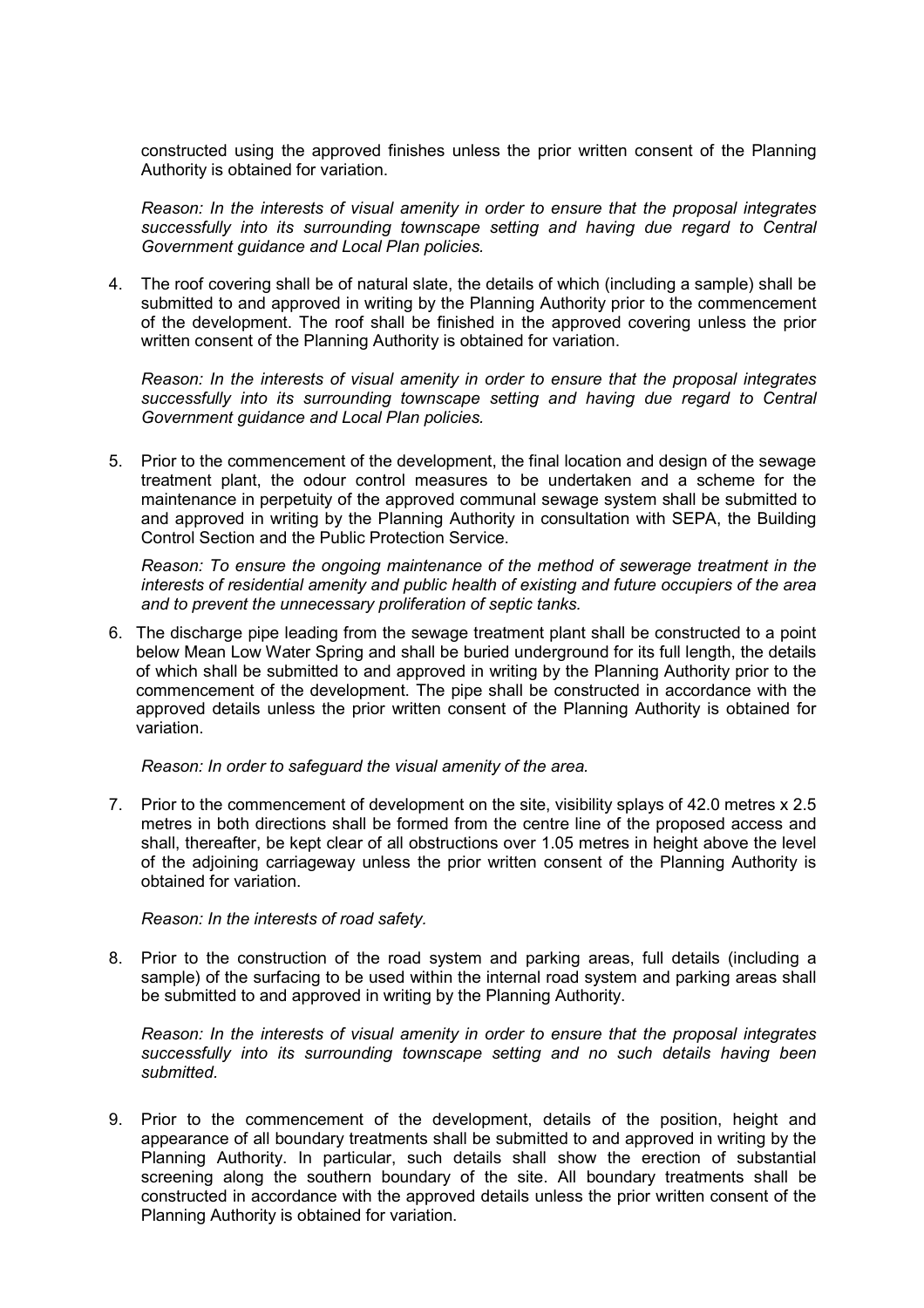*Reason: In the interests of visual amenity in order to successfully integrate the proposal into its surrounding townscape setting.* 

10. Unless otherwise agreed in writing with the Planning Authority, the vehicular access onto the public road shall be constructed in accordance with the Councils' Standard Drawing No. Figure 10.16. The access formation shall be undertaken prior to the first coming into use of the approved residential care home.

*Reason: In the interests of road safety.* 

11. Prior to any construction works on site, full details shall be submitted for the prior written approval of the Planning Authority of a drainage scheme that shall incorporate the basic principles of Sustainable Urban Drainage Systems identified in 'Planning Advice Note 61' which shall provide details of a totally separate drainage system with the surface water discharging to a suitable outlet. The drainage system shall include measures to slow down run-off; methods of treatments and its release into the system, existing and proposed drainage of the site and temporary surface water drainage system during construction phases; unless prior written consent for variation is obtained in writing from the Planning Authority. The scheme, as may be approved, shall be implemented commensurate with this development at a timescale as may be agreed in writing with the Planning Authority.

 *Reason: In order to provide for a sustainable drainage scheme for the development.* 

## **NOTES TO APPLICANT**

- 1. This planning permission will last only for three years from the date of this decision notice, unless the development has been started within that period. [See section 58(1) of the Town and Country Planning (Scotland) Act 1997 (as amended).]
- 2. In order to comply with Section 27A(1) of the Town & Country Planning (Scotland) Act 1997, prior to works commencing on site it is the responsibility of the developer to complete and submit the attached 'Notice of Initiation of Development' to the Planning Authority specifying the date on which the development will start.
- 3. In order to comply with Section 27B(1) of the Town & Country Planning (Scotland) Act 1997 it is the responsibility of the developer to submit the attached 'Notice of Completion' to the Planning Authority specifying the date upon which the development was complete.
- 4. The Area Roads Manager has advised that a Road Opening Permit will be required in association with the formation of the vehicular access. A system of surface water drainage should also be undertaken to prevent water running onto the footway or carriageway.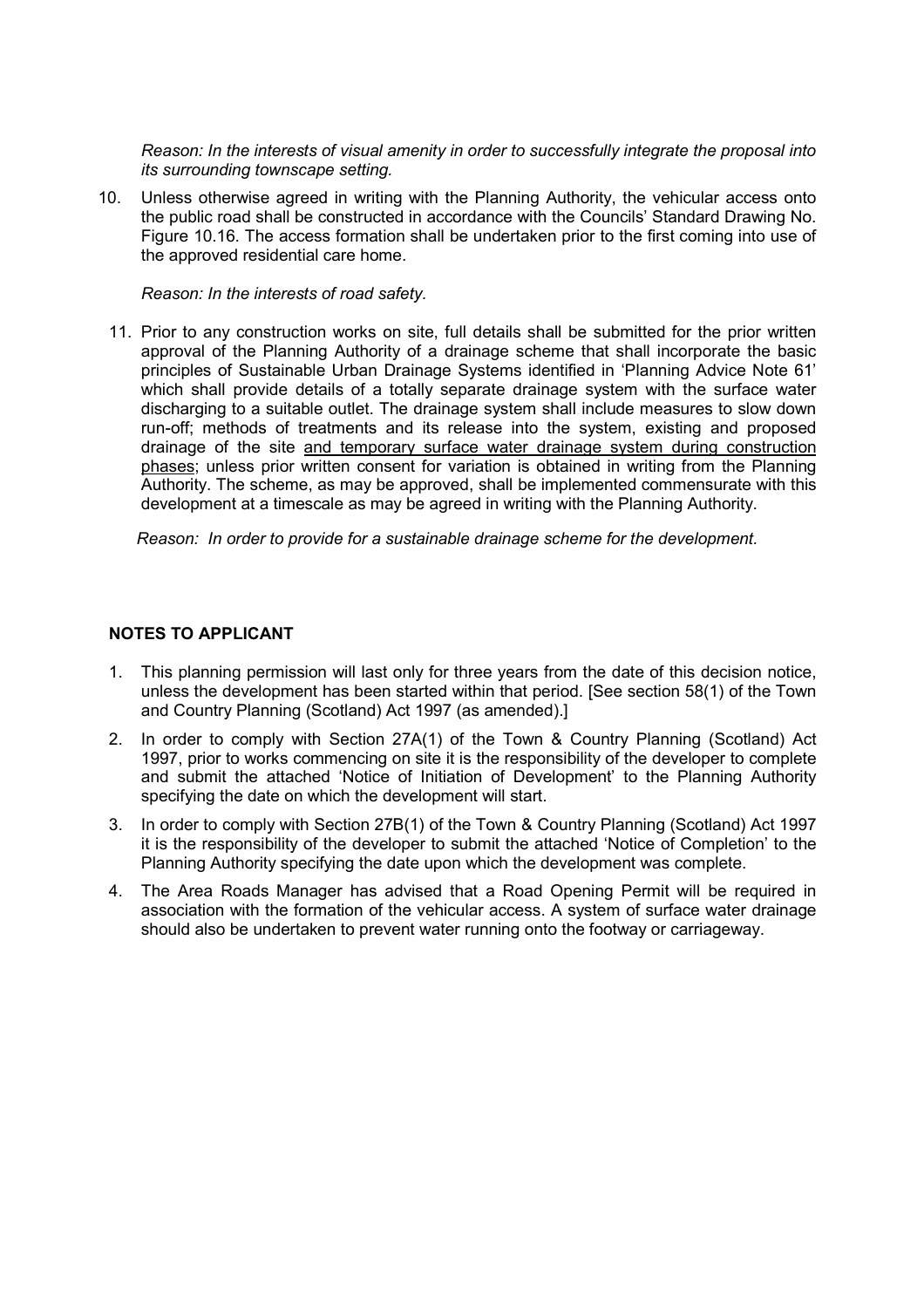## **ANNEX A – RELATIVE TO APPLICATION NUMBER 11/00954/PP**

#### **PLANNING LAND USE AND POLICY ASSESSMENT**

#### **A. Settlement Strategy**

Whilst located within the village of Ascog, for the purposes of the settlement strategy, the site is situated within the settlement of Rothesay (which is one of Argyll and Bute's Main Towns). STRAT DC 1 of the Argyll and Bute Structure Plan 2002 supports development within Main Towns that would serve a wide community of interest (including large-scale development) on appropriate infill, rounding-off and redevelopment sites.

On this basis, **the proposal is considered to accord with STRAT DC 1 of the Structure Plan.** 

#### **B. Location, Nature and Design of Proposed Development (Including Impact upon Built Environment)**

The application site relates to land occupying 1.38 hectares to the north of Ascog Mansion, Isle of Bute. Ascog is at the very southern tip of Rothesay; generally, the buildings are located on the landward side of the A844 road except for two small nodes of shoreside development, firstly as one enters Ascog from a northerly direction and secondly surrounding Ascog Point. When travelling along the A844 road in a southerly direction, Ascog appears as a linear settlement. Its character prior to Ascog Mansion is different from that which is evident as one exits the settlement; the density of housing is higher and there is less of a '*countryside*' ambience.

The application site itself consists of three elements: the land to the front (roadside) is characterised by a grassed area interspersed with trees and enclosed by a 2-metre high stone boundary wall; the walled garden is located to the rear (west) part of the application site but is neglected and overgrown with a distinctive sundial feature; and the final element is the outbuildings that are located in the northern part of the site, which are somewhat dilapidated and which have historically been used as workshops/stores.

Immediately to the south of the application site, a dwellinghouse has been erected within the last five years – part of the 2-metre high stone boundary wall which encloses the extensive lawns in front of Ascog Mansion has been lowered to facilitate sightlines. There are two detached lodge houses approximately 50 metres apart from one another behind the boundary wall further to the south.

Building styles in Ascog are, on the whole, typical stone-built Victorian villas, though the Agnes Patrick Home (now Chandlers Hotel) is of mock half-timbered 'English' style, which can be seen elsewhere in Rothesay in the cluster of six houses by William Hunter on Ministers Brae in the East Bay and Serpentine Road area.

Modern development has kept to the general proportions of existing development, being large detached houses set in large garden plots. This has usually meant a reduction in plot size for the original houses, but still retains the open, low density character of the Ascog area.

The application proposes the erection of a substantial two-storey residential care home within the site. The design of the building and materials to be used are as detailed in the agent's Design Statement mentioned in Section G (iii) earlier in the report. A new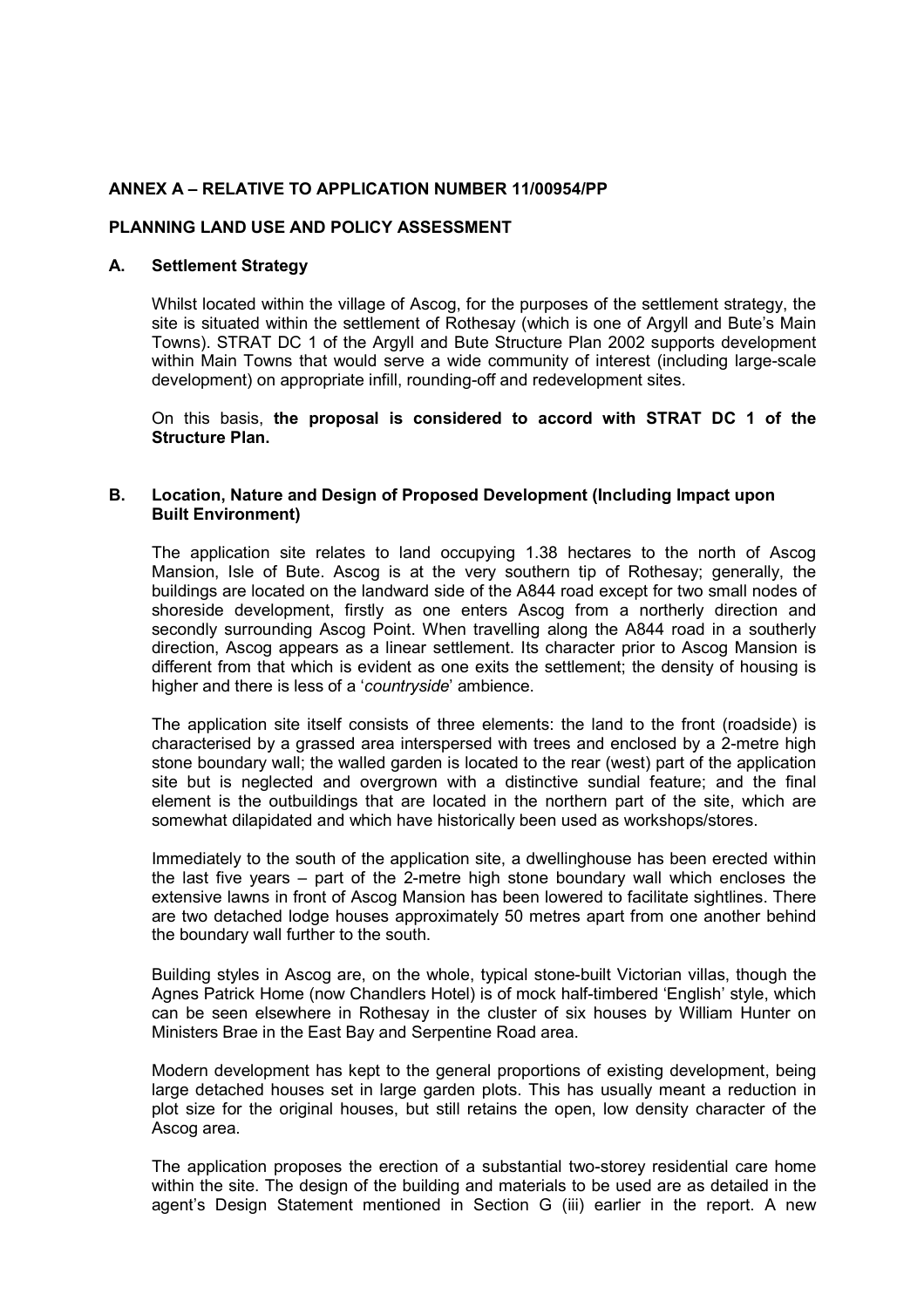vehicular access is to be formed and a total of 23 car parking spaces are to be provided. Connection is to be made to the public water supply and a new sewage treatment plant with outfall to below Low Water Mark is proposed.

The principle of development on the site has been established by virtue of Planning Permission 05/01800/DET for the erection of ten dwellings (renewed for a period for 12 months by permission 11/00027/PP in June 2011). The current proposal is clearly different in that it involves the erection of a single, institutional-type building with a distinct scale and design.

It is considered that the erection of a large detached building with substantial grounds would accord with the general pattern of development in Ascog. There are many examples of this such as Ascog Mansion, Ascog House, Southpark, Balmory Hall, etc. The institutional use is something which perhaps harks back to the early twentieth century with the former Agnes Patrick Home and adjacent Stevenson School, which were established by Bute philanthropist Agnes Patrick to provide a fortnight's '*fresh-air*' holiday for under-privileged children from Glasgow. Girls were housed in the Agnes Patrick Home (now Chandlers' Hotel) and boys in the Stevenson. In addition, there is Ascog Mansion, which was the former Railway Convalescent Home.

The proposed building itself will be set back between 75 and 85 metres from the public road and there will be landscaping within the front curtilage. The design and materials to be used are considered sympathetic in the context of the building's position within the site and its relationship with other buildings in the vicinity, most notably Ascog Mansion.

On the basis of the foregoing, it is considered that the proposal can be justified in terms of its generally positive impact upon this part of the Rothesay Conservation Area and is, therefore, **in accordance with Policy STRAT DC 9 of the Structure Plan and policies LP ENV 10, LP ENV 14, and LP ENV 19 of the Local Plan.** 

## **C. Road Network, Parking and Associated Transport Matters.**

The Area Roads Manager has no objections to the proposal subject to conditions relating to the provision of adequate visibility splays; the standard of the vehicular access; the level of parking; and the carrying out of a flood risk assessment. All of these matters can be addressed through suitably-worded conditions and informative notes.

On the basis of the foregoing, **the proposal is considered to be in accordance with policies LP TRAN 4 and LP TRAN 6 of the Local Plan.**

## **D. Effect Upon Wildlife**

A bat survey has been submitted during the processing of the application and this concludes that no field signs of bat activity were found during the survey. There is anecdotal evidence from the neighbours of adjoining properties indicating that there is a pipistrelle and brown long-eared roost within two properties to the north and south of the site. The removal of the trees will not affect the foraging or commuting habitat that bats may use as there is ample surrounding suitable habitat. No nesting birds were identified during the survey.

SNH appear satisfied with the findings of the survey but have recommended conditions requiring the re-survey of trees prior to their felling; the protection of trees during construction; and the carrying out of a repeat bird survey should it be intended to remove vegetation between the months of March to July inclusive.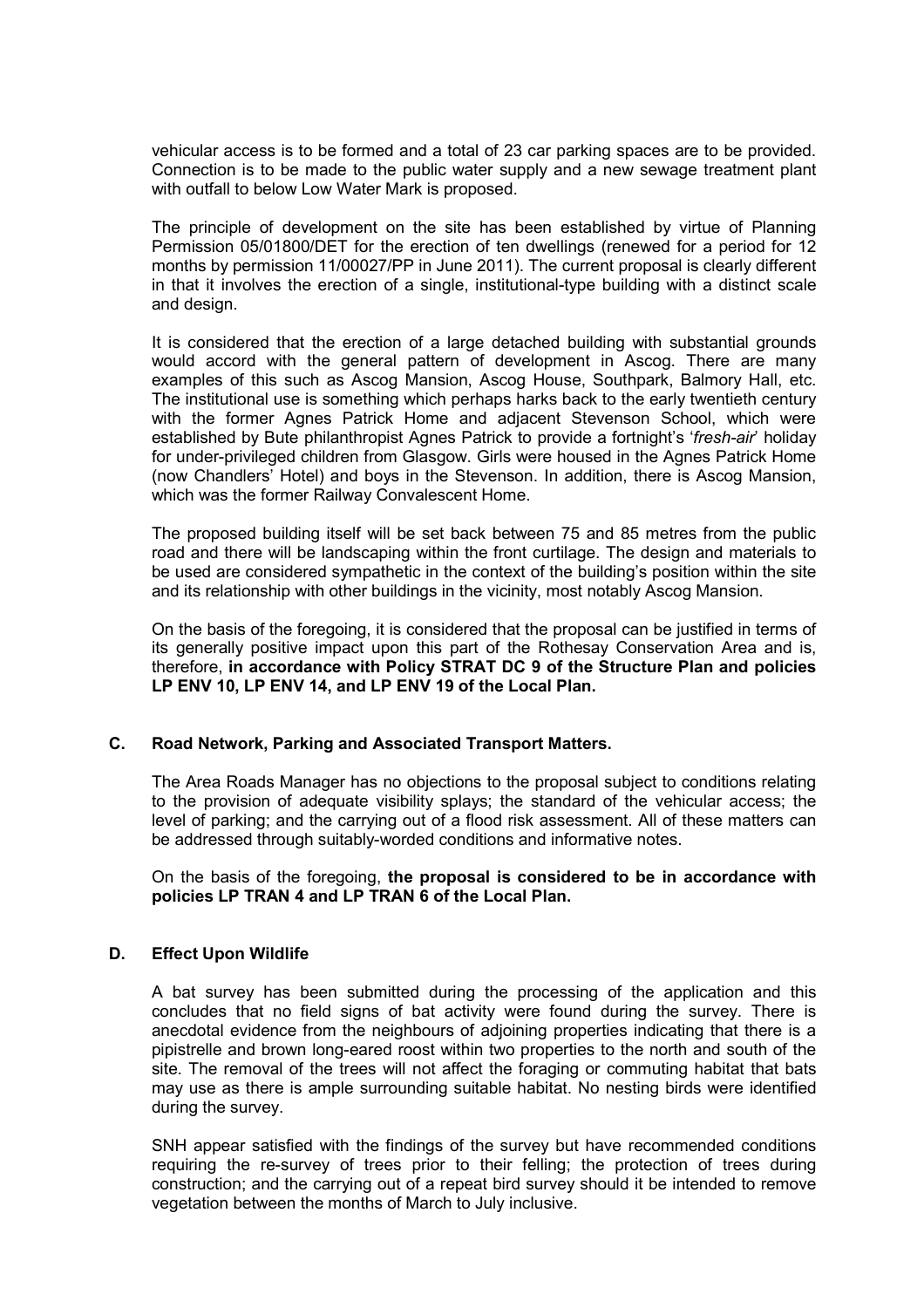There are reports that otters have been spotted in the vicinity of the application site (likely to be the coastline). SNH have recommended that at least a walk-over survey of both the site and the adjacent coastline (which may be affected by the installation of any outfall pipe/foul water discharge) be undertaken to determine the usage by otters. This request has been forwarded on to the agent and further information is awaited.

Based upon the information presently at hand, there is no strong evidence to demonstrate that the proposal would have an unacceptably detrimental impact upon species and habitats. Subject to suitably-worded condition, **the proposal would accord with policy LP ENV 6 of the Local Plan.** 

## **E. Impact Upon Trees**

The application proposes the removal of just over half of the mature trees within the site and, given this loss, it is envisaged that there will be extensive landscaping scheme submitted and implemented. Subject to this replanting, it is considered that **the proposal would accord with policy LP ENV 7 of the Local Plan.** 

## **F. Privacy and Amenity**

The owners of Clyde House (which is located to the immediate south of the application site) are concerned that the presence of twelve bedroom windows looking onto their rear space and a car park at their boundary would lead to an unacceptable loss of privacy.

The bedroom windows would be approximately 23 metres from the mutual boundary and the main habitable part of the dwellinghouse itself is a further 30 metres from the windows. The car parking spaces will be considerably closer to the mutual boundary and Clyde House.

Given the distances involved in terms of the relationship with the bedroom windows, it is not considered that the privacy of Clyde House would suffer to an unacceptably adverse degree. It is considered necessary, in terms of lessening the impact of the parking spaces, to ensure that the southern boundary of the development site contains meaningful screening, the details of which can be addressed by a suitably-worded condition.

## **G. Water Supply and Foul Drainage**

The proposal identifies connection to the public water supply and Scottish Water has no objections to this. As there is no public sewer within Ascog, it is necessary for a private sewage treatment plant to be installed with outfall to below Low Water Mark. This is a similar arrangement to that proposed in the residential development of the site. SEPA has indicated that the proposed wastewater treatment is acceptable to them but a condition will be attached seeking finalised details prior to the commencement of the development.

On the basis of the foregoing, **the proposal is considered to accord with policy LP SERV 1 of the Local Plan.** 

## **H. Surface Water Drainage**

Information has been submitted that the garden and paved surfaces will be permeable to provide for surface water drainage with the rainwater from the building being harvested and stored for garden maintenance. It is intended that further details of a Sustainable Drainage System be provided prior to the commencement of the development.